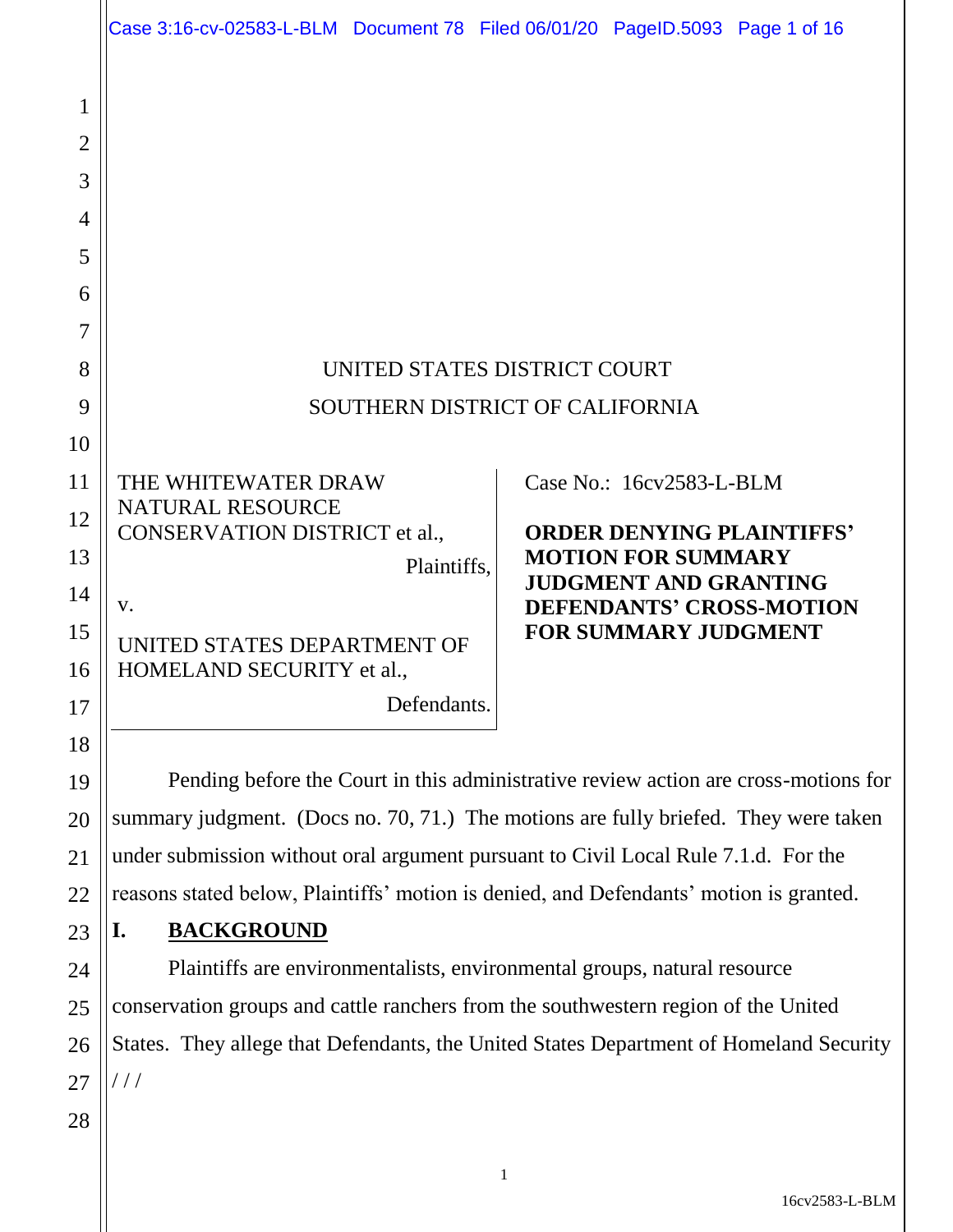1

2

3

4

5

6

7

8

9

10

11

12

13

14

15

16

17

18

19

20

21

22

23

24

25

 $\ddot{\phantom{a}}$ 

26

27

28

and its Secretary<sup>1</sup> (collectively, "DHS"), violated the National Environmental Policy Act, 42 U.S.C. § 4331 *et seq.* ("NEPA"), and corresponding regulations. They seek to set aside DHS actions they deem noncompliant. Because NEPA itself does not provide for judicial review, Plaintiffs are proceeding under Administrative Procedure Act, 5 U.S.C. § 101 *et seq.*

NEPA requires federal agencies to identify environmental impacts of proposed actions, consider alternatives or mitigating measures capable of lessening the impact on the environment, and prepare a report detailing these considerations. *See* 42 U.S.C. § 4332. It was passed in part due to the recognition of "the profound influences of population growth" on the environment. *Id.* § 4331(a). NEPA established the Council on Environmental Quality ("CEQ"), which promulgates regulations guiding agency compliance. *Id.* The CEQ regulations provide that an agency's environmental report may take the form of an Environmental Assessment ("EA"), Environmental Impact Statement ("EIS"), or a Finding of No Significant Impact ("FONSI"). *See* 40 C.F.R. §§ 1508.9, 1508.11, 1508.13.

NEPA is a "primarily procedural" statute, and "agency action taken without observance of the procedure required by law will be set aside." *Metcalf v. Daley,* 214 F.3d 1135, 1141 (9th Cir. 2000).<sup>2</sup> To implement NEPA, Congress prescribed, and the CEQ regulations require, that federal agencies integrate the "NEPA process" in their planning and decision making. *Andrus v. Sierra Club*, 442 U.S. 347, 351 (1979); *see* 42 U.S.C. § 4332(2)(C); 40 C.F.R. § 1500.1.

DHS policies and NEPA compliance procedures are contained in the DHS Instruction Manual on Implementation of the National Environmental Policy Act

The current Secretary is Chad Wolf.

<sup>2</sup> Unless otherwise noted, internal quotation marks, citations, and footnotes are omitted throughout.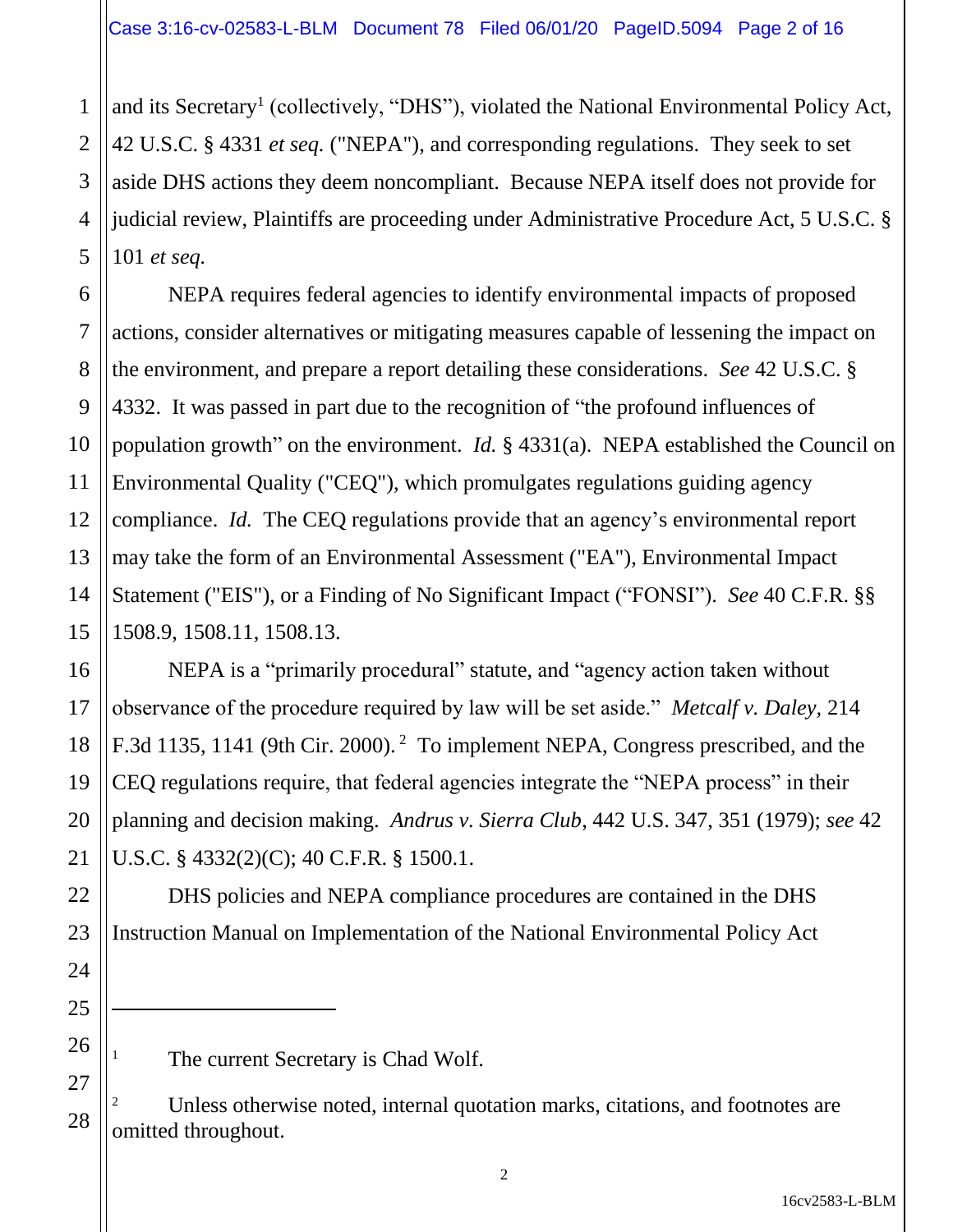| $\mathbf{1}$   | ("Manual") and Directive 023-01, Implementation of the National Environmental Policy                                                                                                                                       |  |  |
|----------------|----------------------------------------------------------------------------------------------------------------------------------------------------------------------------------------------------------------------------|--|--|
| $\overline{2}$ | Act ("Directive"). (Doc. nos. 71-3 through 71-9 ("DHS App'x") at DIR00309.) The                                                                                                                                            |  |  |
| 3              | Manual supplements the CEQ regulations as provided in 40 C.F.R. § 1507.3. (See id.)                                                                                                                                        |  |  |
| 4              | CEQ regulations permit a "categorical exclusion" for those agency actions                                                                                                                                                  |  |  |
| 5              | which do not individually or cumulatively have a significant effect on the                                                                                                                                                 |  |  |
| 6              | human environment and which have been found to have no such effect in<br>procedures adopted by a Federal agency in implementation of these<br>regulations $(\S 1507.3)$ and for which, therefore, neither an environmental |  |  |
| 7              |                                                                                                                                                                                                                            |  |  |
| 8              | assessment nor an environmental impact statement is required.                                                                                                                                                              |  |  |
| 9              | 40 C.F.R. § 1508.4. Pursuant to this provision, the DHS Manual provides for several                                                                                                                                        |  |  |
| 10             | categorical exclusions. (See DHS App'x at DIR00330.)                                                                                                                                                                       |  |  |
| 11             | Plaintiffs seek to vacate DHS Categorical Exclusion A3 ("CATEX A3") which                                                                                                                                                  |  |  |
| 12             | applies to the following DHS administrative and regulatory activities:                                                                                                                                                     |  |  |
| 13             | Promulgation of rules, issuance of rulings or interpretations, and the                                                                                                                                                     |  |  |
| 14             | development and publication of policies, orders, directives, notices,<br>procedures, manuals, advisory circulars, and other guidance documents of                                                                          |  |  |
| 15             | the following nature:                                                                                                                                                                                                      |  |  |
| 16             | Those of strictly administrative and procedural nature;<br>(a)<br>Those that implement, without substantive change, statutory or<br>(b)                                                                                    |  |  |
| 17             | regulatory requirements;<br>Those that implement, without substantive change, procedures,                                                                                                                                  |  |  |
| 18             | (c)<br>manuals, and other guidance documents;                                                                                                                                                                              |  |  |
| 19             | Those that interpret or amend an existing regulation without<br>(d)<br>changing its environmental impact[.]                                                                                                                |  |  |
| 20             |                                                                                                                                                                                                                            |  |  |
| 21             | (See DHS App'x at DIR00355.) Plaintiffs also seek to vacate application of CATEX A3                                                                                                                                        |  |  |
| 22             | to certain amendments of existing regulations:                                                                                                                                                                             |  |  |
| 23             | The April 2015 Adjustments to Limitations on Designated School Official<br>(1)                                                                                                                                             |  |  |
| 24             | Assignment and Study by F-1 and M-2 Nonimmigrants ("DSO Rule")                                                                                                                                                             |  |  |
| 25             | amended the Student and Exchange Visitor Program by allowing for a                                                                                                                                                         |  |  |
| 26             | greater number of designated school officials to oversee the program, and by                                                                                                                                               |  |  |
| 27             | allowing the spouses and children of visiting students to take classes, as long                                                                                                                                            |  |  |
| 28             | //                                                                                                                                                                                                                         |  |  |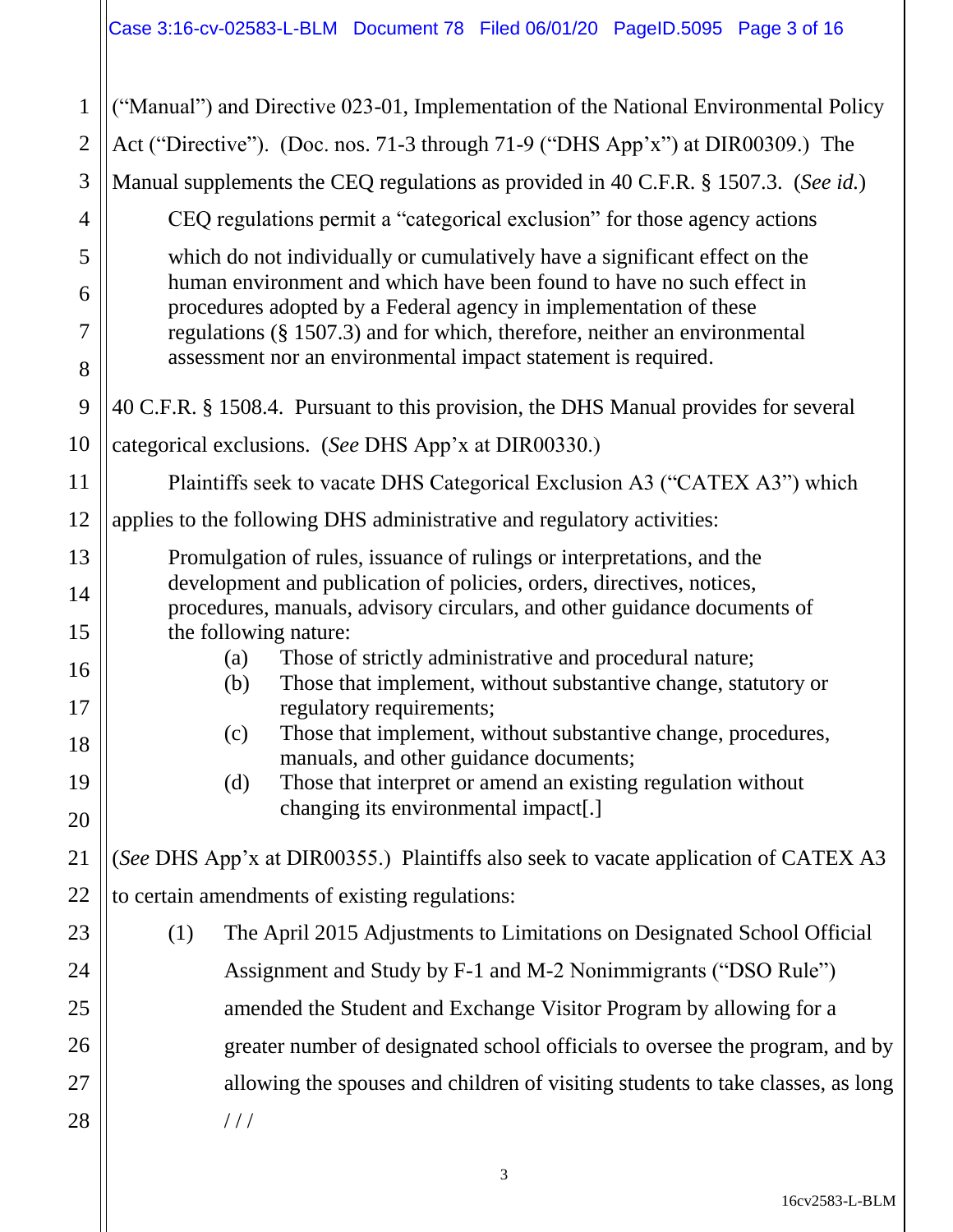| 1              |                                                                                                                                                            | as they are not taking a full course load. (DHS App'x at DSO00009-18 and        |
|----------------|------------------------------------------------------------------------------------------------------------------------------------------------------------|---------------------------------------------------------------------------------|
| $\overline{2}$ |                                                                                                                                                            | DSO00271-329 (80 Fed. Reg, 23680 et seq. (Apr. 29, 2015)).                      |
| 3              | (2)                                                                                                                                                        | The March 2016 rule entitled Improving and Expanding Training                   |
| $\overline{4}$ |                                                                                                                                                            | Opportunities for F-1 Nonimmigrant Students with STEM Degrees and Cap-          |
| 5              |                                                                                                                                                            | Gap Relief for All Eligible F-1 Students ("STEM Rule"), allowed                 |
| 6              |                                                                                                                                                            | nonimmigrant students with degrees in STEM fields (science, technology,         |
| $\overline{7}$ |                                                                                                                                                            | engineering or mathematics) from United States universities to participate in   |
| 8              |                                                                                                                                                            | training opportunities for an additional 24 months and strengthened the         |
| 9              |                                                                                                                                                            | reporting requirements to help DHS track students in the program. (DHS          |
| 10             |                                                                                                                                                            | App'x at STEM00055-137, STEM005298 (81 Fed. Reg, 13040 et seq. (Mar.            |
| 11             |                                                                                                                                                            | $11, 2016)$ ).)                                                                 |
| 12             | (3)                                                                                                                                                        | November 2018 rule entitled Retention of EB-1, EB-2, and EB-3 Immigrant         |
| 13             |                                                                                                                                                            | Workers and Program Improvements Affecting High-Skilled Nonimmigrant            |
| 14             |                                                                                                                                                            | Workers ("AC21 Rule") amended regulations regarding several existing            |
| 15             |                                                                                                                                                            | employment-based visa programs to enable U.S. employers to employ               |
| 16             |                                                                                                                                                            | highly skilled workers with employment-based visas and increase the ability     |
| 17             |                                                                                                                                                            | of visa-holding workers to change positions or employers. (DHS App'x at         |
| 18             |                                                                                                                                                            | AC0124-236 (81 Fed. Reg, 82398 et seq. (Nov. 18, 2016)).                        |
| 19             | (4)                                                                                                                                                        | The January 2017 rule established criteria for the use of DHS discretionary     |
| 20             |                                                                                                                                                            | authority on a case-by-case basis to temporarily parole into the United States  |
| 21             |                                                                                                                                                            | individual entrepreneurs of startup businesses with significant potential for   |
| 22             |                                                                                                                                                            | growth and job creation ("International Entrepreneur Rule"). (DHS App'x         |
| 23             |                                                                                                                                                            | at IER00041-93 (82 Fed. Reg, 5238 et seq. (Jan. 17, 2017)).                     |
| 24             |                                                                                                                                                            | CEQ regulations also permit that an agency's environmental report take the form |
| 25             |                                                                                                                                                            | of a FONSI. To comply, the agency is required to                                |
| 26             |                                                                                                                                                            | briefly present [] the reasons why an action, not otherwise excluded (§         |
| 27             | 1508.4), will not have a significant effect on the human environment and for<br>which an environmental impact statement therefore will not be prepared. It |                                                                                 |
| 28             |                                                                                                                                                            | shall include the environmental assessment or a summary of it and shall note    |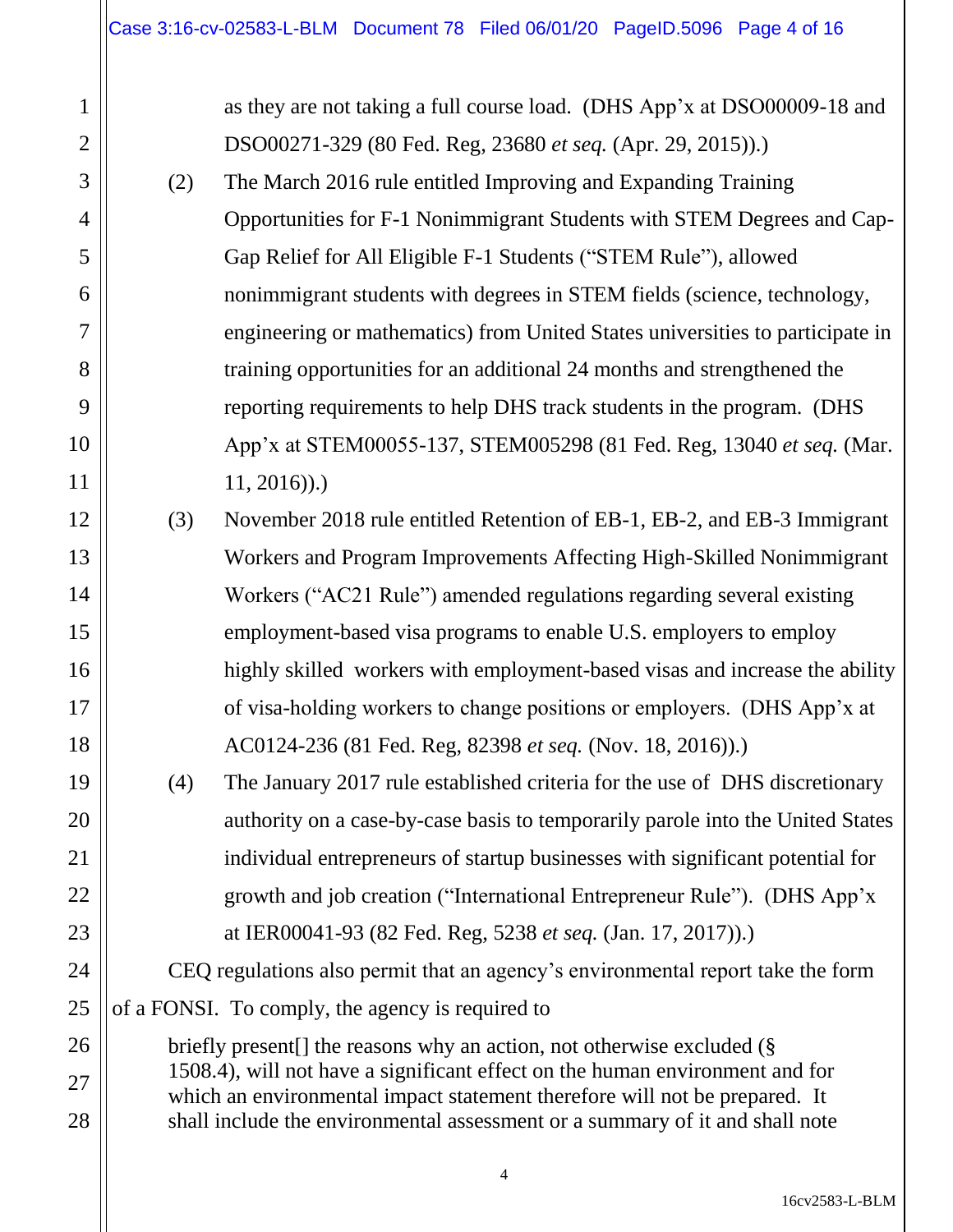any other environmental documents related to it  $(\S 1501.7(a)(5))$ . If the assessment is included, the finding need not repeat any of the discussion in the assessment but may incorporate it by reference.

40 C.F.R. § 1508.13. Plaintiffs seek to vacate the FONSI issued in relation to the June 2, 2014 Response to the Influx of Unaccompanied Alien Children Across the Southwest Border ("UAC Response"). The program entailed an infrastructure expansion for temporary detention, transportation and medical care of children and families crossing the border. DHS prepared an EA which defined the parameters for when a more detailed NEPA analysis for site-specific proposals would be required. Accordingly, in August 2014, DHS prepared a supplemental EA before construction of a housing facility for up to 2,400 women and children near Dilley, Texas, and issued a FONSI. (DHS App'x at UAC00534-58, UAC00568-71, and UAC00775-948.)

DHS had previously moved to dismiss Counts I and II of Plaintiffs' operative amended complaint (doc. no. 44 ("FAC")). Count I alleged that the DHS Manual violated NEPA because it did not require immigration program compliance. (*Id.* at 71.)<sup>3</sup> Count II alleged that DHS violated NEPA by failing to engage in NEPA review with respect to seven immigration statutes pertaining to employment-based immigration, family-based immigration, long-term nonimmigrant visas, parole, Temporary Protected Status, refugees, and asylum, and because it did not initiate NEPA compliance with regard to the immigration non-enforcement policy known as Deferred Action for Childhood Arrivals. (*Id.* at 73.) The motion to dismiss Counts I and II was granted pursuant to Federal Rule of Civil Procedure 12(b)(6). (*See* doc. no. 55.)

At issue on the pending cross-motions for summary judgment are Plaintiffs' remaining Counts III through V, alleging that on its face CATEX A3 is not sufficiently

Unless otherwise noted, page citations in this Order refer to those generated by the court's CM/ECF system.

 $\ddot{\phantom{a}}$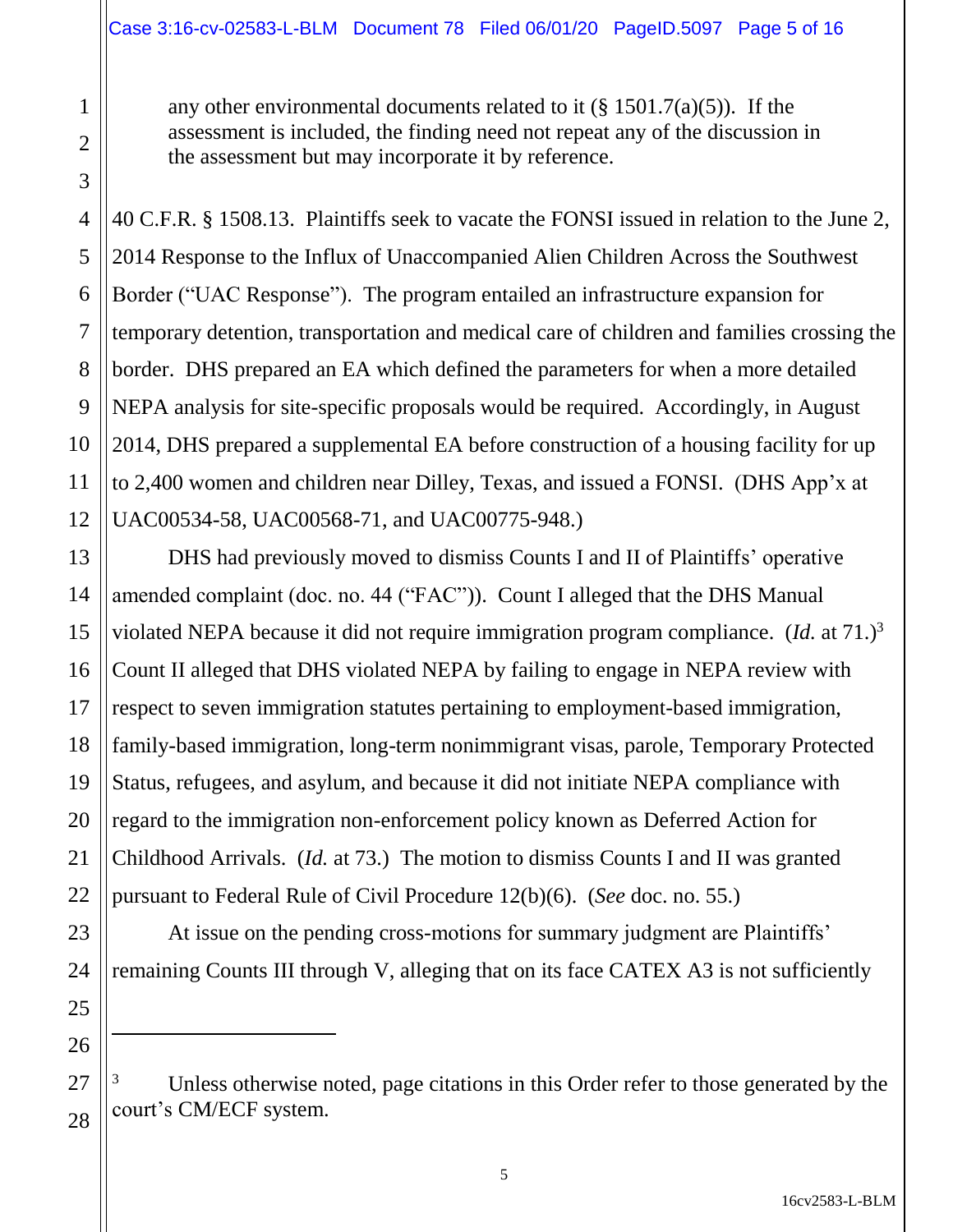defined to comply with NEPA, that the application of CATEX A3 to the DSO, STEM,

2 AC21 and International Entrepreneur Rules violated NEPA, and that the EA which led to the UAC Response FONSI was inadequate under NEPA. (FAC at 74-80.)

Plaintiffs move for summary judgment on Counts III through V. DHS crossmoves for summary judgment based on lack of Article III standing, or in the alternative, on the merits of Counts III through V.

## **II. DISCUSSION**

Federal Rule of Civil Procedure 56 empowers the court to enter summary judgment on factually unsupported claims or defenses, and thereby "secure the just, speedy and inexpensive determination of every action." *Celotex Corp. v. Catrett*, 477 U.S. 317, 325, 327 (1986). Summary judgment or adjudication of issues is appropriate if depositions, answers to interrogatories, and admissions on file, together with the affidavits, if any, show there is no genuine dispute as to any material fact and the moving party is entitled to judgment as a matter of law. Fed. R. Civ. P. 56(a), (c)(1).

The burden on the party moving for summary judgment depends on whether it bears the burden of proof at trial.

When the party moving for summary judgment would bear the burden of proof at trial, it must come forward with evidence which would entitle it to a directed verdict if the evidence went uncontroverted at trial. In such a case, the moving party has the initial burden of establishing the absence of a genuine issue of fact on each issue material to its case.

*See C.A.R. Transp. Brokerage Co., Inc. v. Darden Restaurants, Inc.*, 213 F.3d 474, 480 (9th Cir. 2000) (citations omitted). If the nonmoving party would bear the burden at trial, the moving party can meet the burden on summary judgment by pointing out the absence of evidence with respect to any one element of the opposing party's claim or defense. *See Celotex*, 477 U.S. at 325.

When the moving party has carried its burden . . ., its opponent must do more than simply show that there is some metaphysical doubt as to the material facts[, but] must come forward with specific facts showing that there is a genuine dispute for trial. Where the record taken as a whole could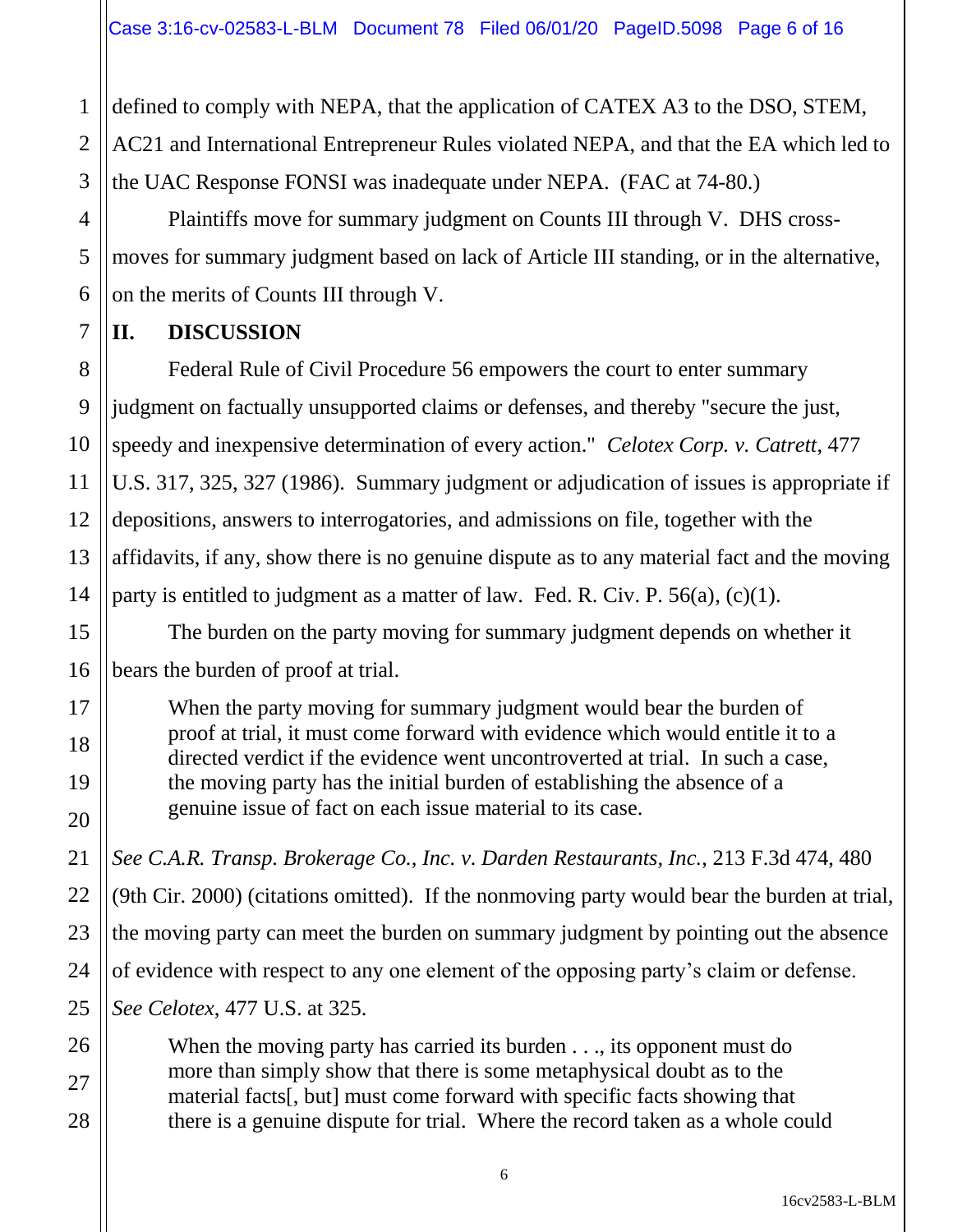not lead a rational trier of fact to find for the non-moving party, there is no genuine issue for trial.

*Matsushita Elec. Indus. Co., Ltd. v. Zenith Radio Corp.*, 475 U.S. 574, 586-87 (1986) (internal quotation marks, citations and footnote omitted). The nonmoving party can make its showing by "citing to particular parts of materials in the record  $\dots$ ; or  $\P$ showing that the materials cited do not establish the absence or presence of a genuine dispute, or that an adverse party cannot produce admissible evidence to support the fact." Fed. R. Civ. Proc. 56(c)(1).

[W]here the nonmoving party will bear the burden of proof at trial, [it must] go beyond the pleadings and by [its] own affidavits, or by the depositions, answers to interrogatories, and admissions on file, designate specific facts showing that there is a genuine issue for trial" on all matters as to which it has the burden of proof.

*Celotex*, 477 U.S. at 324 (internal quotation marks omitted).

Credibility determinations, the weighing of the evidence, and the drawing of legitimate inferences from the facts are jury functions, not those of a judge... .. The evidence of the non-movant is to be believed, and all justifiable inferences are to be drawn in his favor.

*Anderson v. Liberty Lobby, Inc.*, 477 U.S. 242, 255 (1986).

When making this determination, the court must view all inferences drawn from the underlying facts in the light most favorable to the nonmoving party. *See Matsushita Electric Indus. Co., Ltd.*, 475 U.S. at 587. "The district court may limit its review to the documents submitted for the purpose of summary judgment and those parts of the record specifically referenced therein." *Carmen v. San Francisco Unified Sch. Dist.*, 237 F.3d 1026, 1030 (9th Cir. 2001). Therefore, the court is not obligated "to scour the record in search of a genuine issue of triable fact." *Keenan v. Allen*, 91 F.3d 1275, 1279 (9th Cir. 1996) (citing *Richards v. Combined Ins. Co. of Am.*, 55 F.3d 247, 251 (7th Cir. 1995)).  $1/1$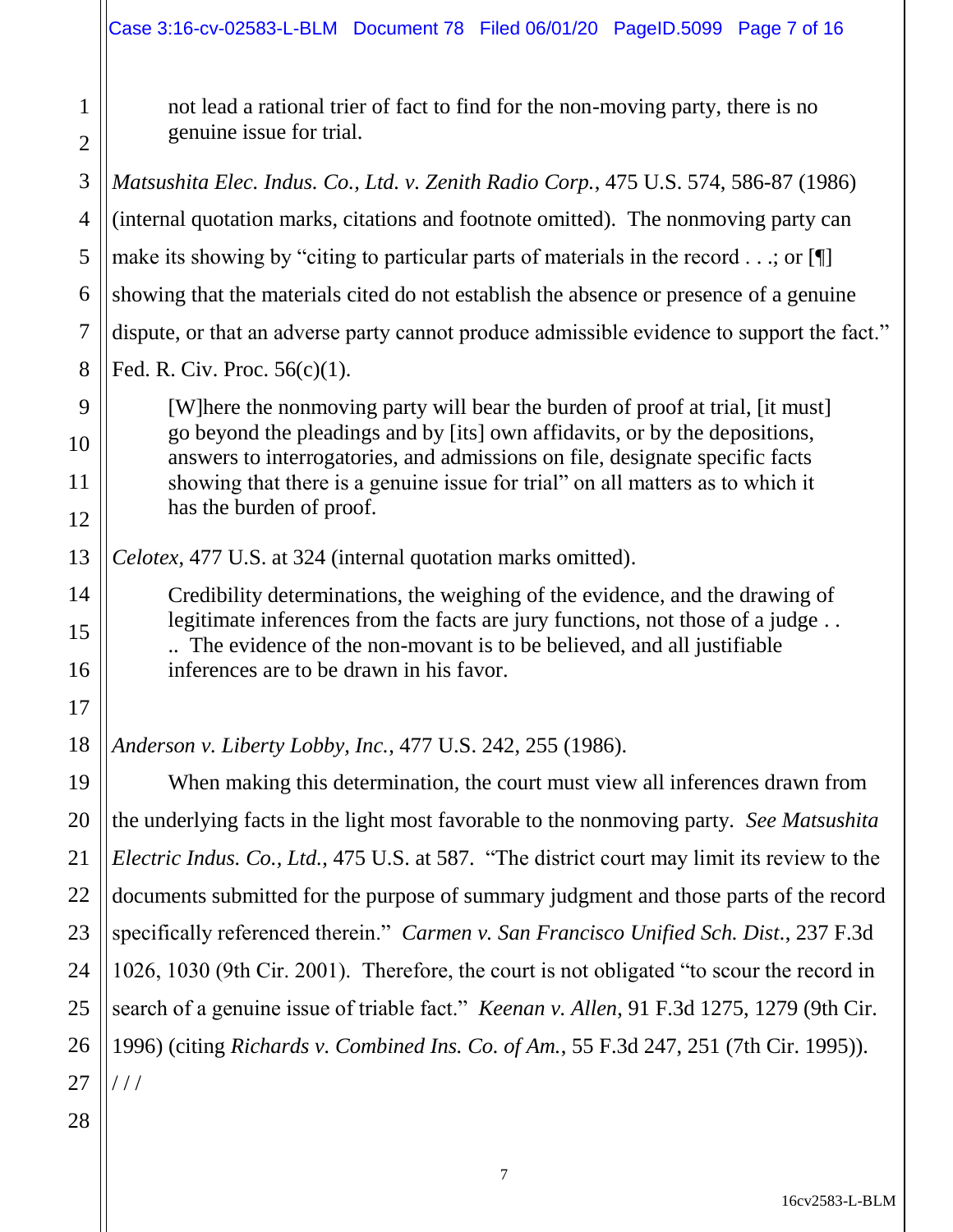The filing of cross-motions for summary judgment "does not necessarily mean there are no disputed issues of material fact and does not necessarily permit the judge to render judgment in favor of one side or the other." *Starsky v. Williams*, 512 F.2d 109, 112 (9th Cir. 1975). Furthermore, "each motion must be considered on its own merits," and the court must consider evidence submitted in support of and in opposition to both motions before ruling on each one. *Fair Hous. Council of Riverside County, Inc. v. Riverside Two*, 249 F.3d 1132, 1136 (9th Cir. 2001).

DHS argues this action should be dismissed for lack of standing under Article III of the Constitution. A federal court "may not decide a cause of action before resolving whether the court has Article III jurisdiction." *RK Ventures, Inc. v. City of Seattle*, 307 F.3d 1045, 1056 n.6 (9th Cir. 2002). Standing is a requirement of Article III jurisdiction. *See id.* at 1056 n.6. Accordingly, the Court first turns to Plaintiffs' standing.

"[T]he party asserting federal jurisdiction . . . has the burden of establishing it." *DaimlerChrysler Corp. v. Cuno*, 547 U.S. 332, 342 n.3 (2006). Furthermore, "[e]ach element of standing must be supported with the manner and degree of evidence required at the successive stages of the litigation." *Maya v. Centex Corp.,* 658 F.3d 1060, 1068 (9th Cir. 2011) (quoting *Lujan v. Defenders of Wildlife,* 504 U.S. 555, 560 (1992)) (ellipsis omitted). Accordingly, Plaintiffs as the parties who commenced this action in federal court, have the burden of establishing Article III standing with the type of evidence required at summary judgment.

Article III standing "requires federal courts to satisfy themselves that the plaintiff has alleged such a personal stake in the outcome of the controversy as to warrant *his* invocation of federal-court jurisdiction." *Summers v. Earth Island Inst.*, 555 U.S. 488, 493 (2009) (emphasis in original). When, as here, a plaintiff seeks injunctive relief, the plaintiff "must show that he is under threat of suffering injury in fact that is concrete and particularized; the threat must be actual and imminent, not conjectural or hypothetical; it must be fairly traceable to the challenged action of the defendant; and it must be likely / / /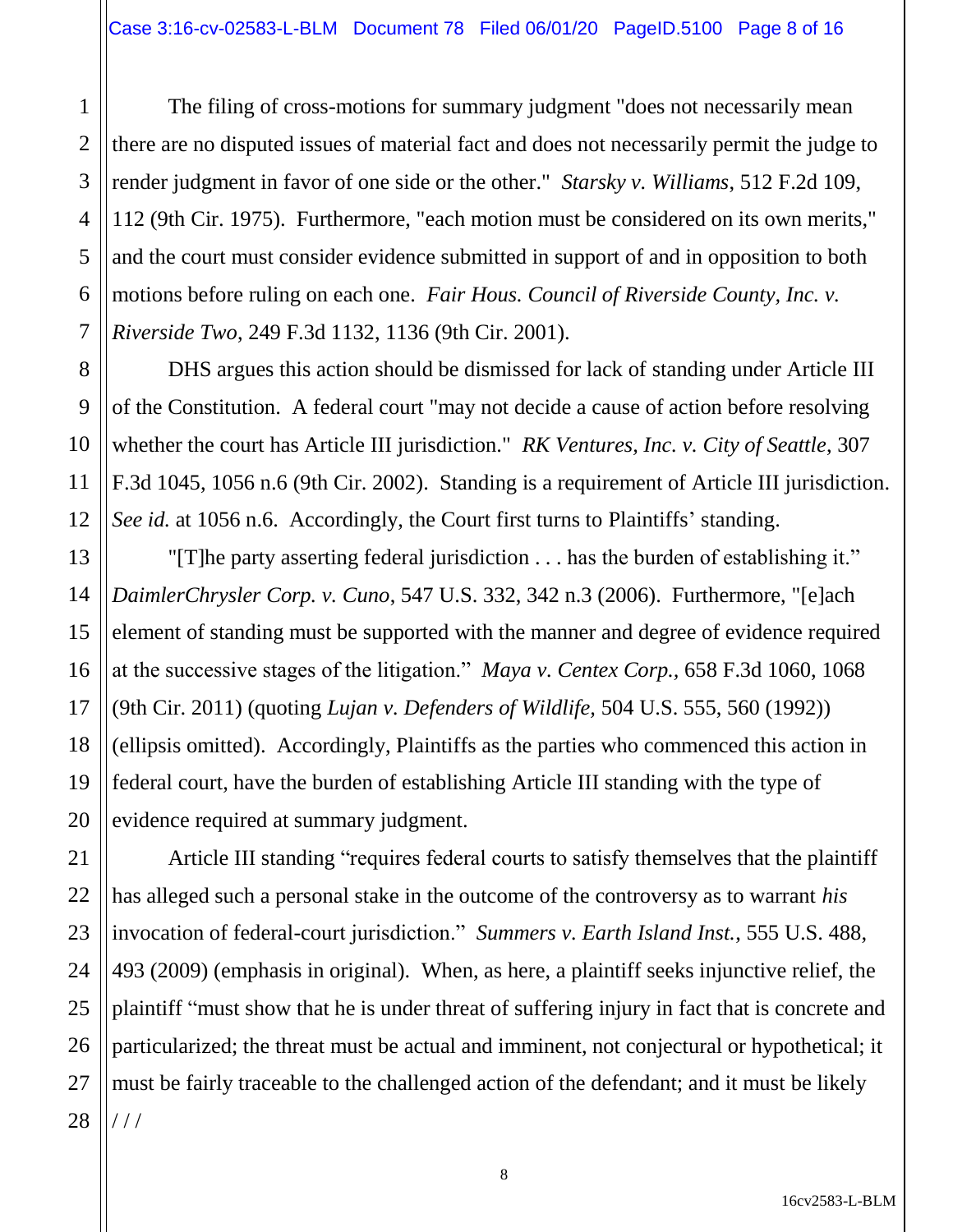that a favorable judicial decision will prevent or redress the injury." *Id.* He or she must do so with regard to each type of relief sought. *Id.*

To meet the injury-in-fact requirement, Plaintiffs claim they suffered a procedural injury. (Doc. no. 75-1 ("Pls.' Reply") at 15, 16.) In this context, a plaintiff need not meet "all the normal standards for redressability and immediacy," which are otherwise required to establish standing. *Lujan,* 504 U.S. at 572 n.7. However, the plaintiff's burden is heavier in other respects:

deprivation of a procedural right without some concrete interest that is affected by the deprivation—a procedural right *in vacuo*—is insufficient to create Article III standing. Only a person who has been accorded a procedural right to protect his concrete interests can assert that right without meeting all the normal standards for redressability and immediacy.

*Summers*, 555 U.S. at 496. For a cognizable injury in fact on the procedural-injury theory a plaintiff must establish that the government agency violated certain procedural rules which are "designed to protect" the plaintiff's "concrete interests" and that it is "reasonably probable" that the challenged agency action will threaten those concrete interests. *Citizens for Better Forestry v. U.S. Dept. of Agric.*, 741 F.3d 961, 969-70 (9th Cir. 2003).

If a plaintiff has established an injury in fact for violation of a procedural rule under NEPA, "the causation and redressability requirements are relaxed." *Citizens for Better Forestry*, 341 F.3d at 975. Nevertheless, to meet the causation requirement, a plaintiff must show that his or her "injury is dependent upon the agency's policy" rather than "result[ing from] independent incentive governing a third party's decisionmaking process." *Id*; *see also id.* at 973 n.8. When, as here, the plaintiff's

asserted injury arises from the government's allegedly unlawful regulation (or lack of regulation) of someone else, . . . causation and redressability ordinarily hinge on the response of the regulated (or regulable) third party to the government action or inaction—and perhaps on the response of others as well. The existence of one or more of the essential elements of standing depends on the unfettered choices made by independent actors not before the courts and whose exercise of broad and legitimate discretion the courts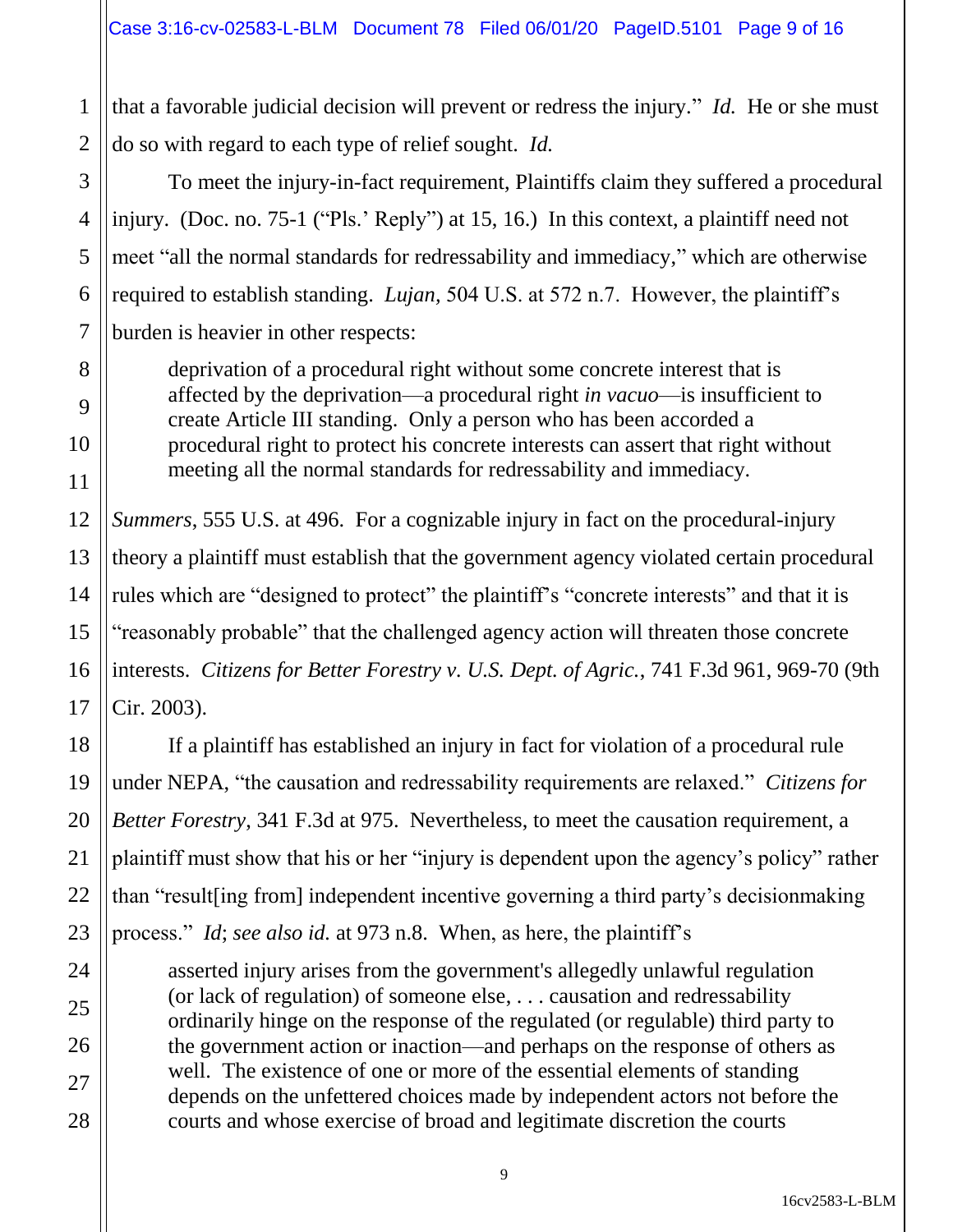cannot presume either to control or to predict; and it becomes the burden of the plaintiff to adduce facts showing that those choices have been or will be made in such manner as to produce causation and permit redressability of injury. Thus, when the plaintiff is not himself the object of the government action or inaction he challenges, standing is not precluded, but it is ordinarily substantially more difficult to establish.

*Lujan*, 504 U.S. at 562; *see also Summers*, 555 U.S. at 493.

DHS argues that Plaintiffs cannot meet their burden to show injury in fact and causation. In their complaint, Plaintiffs request a finding that CATEX A3 violates NEPA, and seek to set aside its application to the DSO, STEM, AC21 and International Entrepreneur Rules, as well as the FONSI relative to the UAC Response. (FAC at 74- 82.) Their theory of standing is that DHS is charged with enforcing and administering immigration laws, immigration drives population growth, which has a negative effect on the environment. Plaintiffs claim an interest in the quality of their environment. (*See*  doc. no. 70-1 ("Pls' Mot.") at 8.)

Plaintiffs point to the affidavits filed in support of their amended complaint. (*See*  Pls.' Reply at 16, 19.) They filed expert reports prepared by Jessica Vaughan, Director for Policy Studies for the Center for Immigration Studies (Pls.' Ex. 3 ("Vaughan Rept.")), Steven A. Camarota, Ph.D., Director of Research, Center for Immigration Studies (Pls.' Ex. 4 ("Camarota Rept.")), and Philip Cafaro, Ph.D. (Pls.' Ex. 5 ("Cafaro Rept."). (Doc. nos. 44-4 through 44-6, respectively.) The reports support Plaintiffs' contention that immigration causes an increase in population and that population growth has a negative effect on the environment. In addition, Plaintiffs filed affidavits of Plaintiff association members and individual Plaintiffs, which reference population growth and resulting impact on the environment in the areas where they reside or enjoy visiting. They attribute the growth to immigration. (Pls.' Reply at 16 (citing doc. nos. 44-9 through 44- 15 (Lamm, Rosenberg, Willey, Oberlink, Schneider, Hurlbert and Colton Decl., respectively), 19 (citing doc. nos. 44-7, 44-8, and 44-16 through 19 (F. Davis, P. Davis, Cowan, Ladd, Oliver and Pope Decl.).)

16cv2583-L-BLM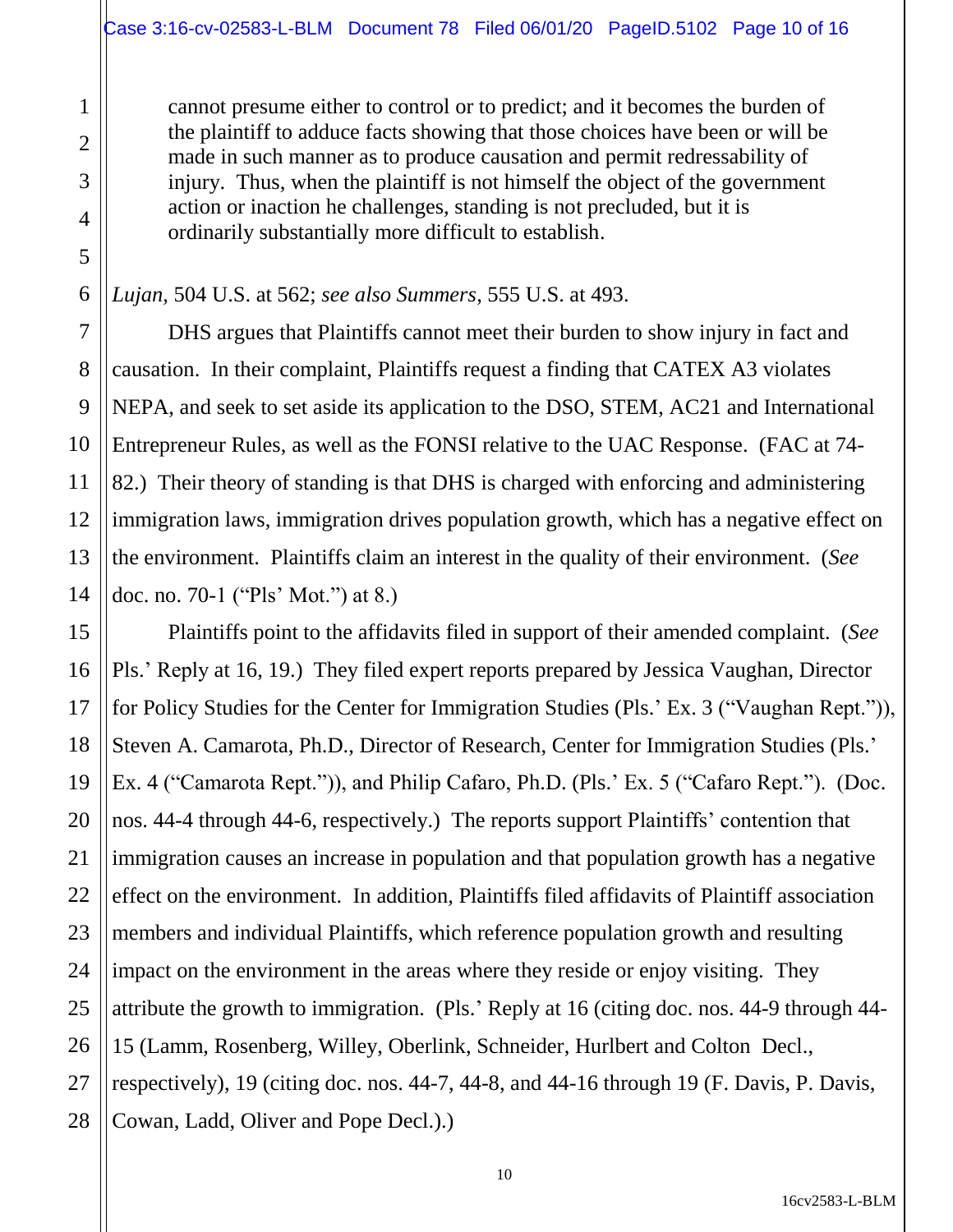1

2

3

4

5

6

7

8

9

11

12

13

15

16

17

18

19

20

21

22

23

24

25

# **A. Count III -- Challenge to CATEX A3**

NEPA regulations allow for exclusions from environmental assessment and environmental impact statement requirements for actions the agency finds do not have a significant effect on the environment. *See* 40 C.F.R. § 1508.4. Accordingly, CATEX A3 excludes promulgation of rules, issuance of rulings, and development of policies and other guidance documents that are "strictly administrative and procedural nature," that "implement, without substantive change," statutory, regulatory or procedural requirements, or "interpret or amend an existing regulation without changing its environmental impact[.]" (*See* DHS App'x at DIR00355.)

10 14 Plaintiffs argue that had DHS not promulgated CATEX A3 and had issued environmental assessments prior to all of their actions falling under CATEX A3, the public reaction to such disclosure may have altered immigration policies and slowed population growth and environmental damage. (*See* Pls.' Reply at 19-20; doc. nos. 44-9 through 44-15.)

Assuming solely for the purposes of this analysis, and without so finding, that Plaintiffs established a procedural injury, this alone is not sufficient for standing. "[P]rocedural injury, standing on its own, cannot serve as in injury-in-fact. A concrete and particular project must be connected to the procedural loss." *Wilderness Soc., Inc. v. Rey*, 622 F.3d 1251, 1260 (9th Cir. 2010 (citing *Summers*, 555 U.S. at 496-97).

CATEX A3 is not a concrete and particular project. On its face, CATEX A3 has no effect on the environment, because it applies only to "strictly administrative and procedural" documents, implementation of other provisions "without substantive change," and interpretation or amendment of existing regulations "without changing their environmental impact." (*See* DHS App'x at DIR00355.) None of Plaintiffs' evidence supports a reasonable inference that CATEX A3 causes an increase in immigration.

26 27 28 Plaintiffs have not shown with reasonable probability that CATEX A3 on its face threatens their interest in the environment or that their claimed environmental injury is dependent on CATEX A3. Because Plaintiffs have not raised a genuine issue of material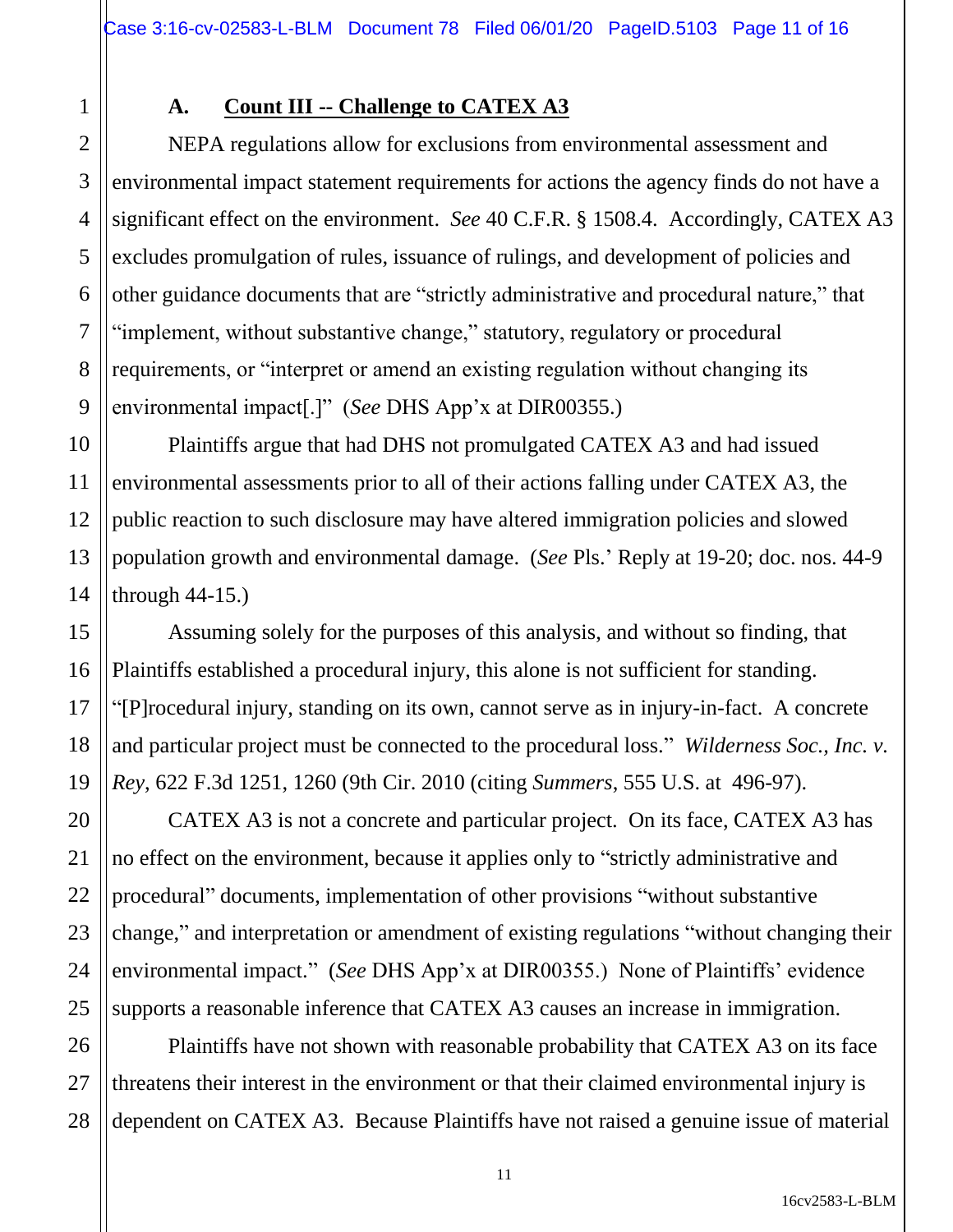1 2 fact as to the injury-in-fact and causation requirements, they lack Article III standing on Count III.

## **B. Count IV – Challenge to the Application of CATEX A3 to DHS Actions**

The DSO, STEM, AC21 and International Entrepreneur Rules amend existing immigration regulations. They refer to CATEX A3 for exclusion from the EA or EIS requirements. (*See* DHS App'x at DIR00355 (CATEX A3 subsect. (d).) Plaintiffs argue that had EA and EIS been prepared for each of the rules, they would have been changed to reduce their effect on population growth. (*See* Pls.' Reply at 19-20; doc. nos. 44-9 through 44-15.)

To support standing, Plaintiffs must show it is "reasonably probable" that the rules they challenge will threaten their interests. None of the expert reports or Plaintiff declarations does that.

Declarations of Plaintiff association members and individual Plaintiffs attribute environmental damage to an increase in population, which they attribute to immigration in general, or alternatively, to illegal immigration across the southwest border. The Camarota Report provides past and projected population growth numbers attributable to immigration in general. The Cafaro Report links environmental damage to population growth from immigration in general. The Vaughan Report provides past population increase numbers attributable to broad immigration programs. (Vaughan Rept. at 29-34.) The report, however, does not show that any increase is attributable to the DHS rules under challenge in the complaint.

The Vaughan Report includes a discussion of eight DHS programs, including employment-based immigration, the nonimmigrant visa program, and the parole program. Although it alludes to the DSO, STEM, AC21 and International Entrepreneur Rules (Vaughan Rept. at 15 (F-1 and M-2 visas), 18 (DSO and STEM Rules), 11-12 (EB-1, EB-2 and EB-3 visas only and *not* referencing AC21 Rule), 22 (referencing International Entrepreneur Rule)), it does not address them apart from the broad immigration programs in which they are included—The Nonimmigrant Visa Program (*id.* at 14-19),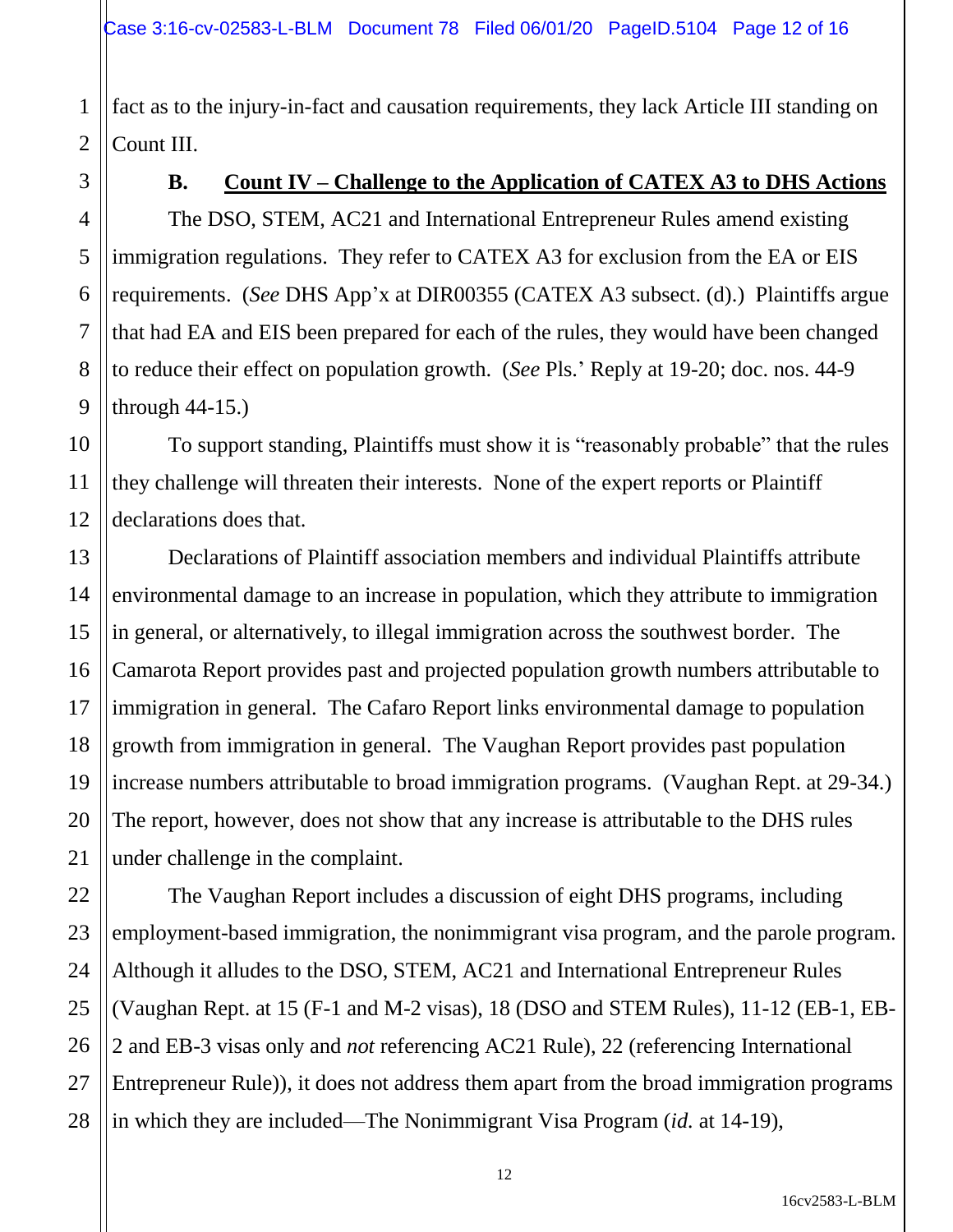1 Employment Based Immigration Program (*id.* at 11-12), and Parole Program (*id.* at 19- 22).

The AC21 Rule is a case in point. It amends the existing employment visa program authorized by Congress (*see* DHS App'x at AC00153; Vaughan Rept. at 11) and applies to immigrants who already hold EB-1, EB-2 or EB-3 visas (*see* DHS App'x at AC00219). It is therefore not reasonably probable that it will result in an increased immigration.

Drawing all reasonable inferences in Plaintiffs' favor, as the Court must on considering Defendants' summary judgment motion, *see Matsushita Electric Indus. Co., Ltd.*, 475 U.S. at 586-87, Plaintiffs' evidence does not support a finding that it is reasonably probable that the DHS rules at issue will threaten to damage their interest in the environment. Plaintiffs therefore lack Article III standing as to Count IV.

Alternatively, Plaintiffs lack standing because any increase in population which may result from the challenged rules would be due to independent third-party decision making rather than the rules themselves. To establish causation for purposes of procedural injury, Plaintiffs must show that their "injury is dependent upon the agency's policy" rather than "result[ing from] independent incentive governing a third party's decisionmaking process." *See Citizens for Better Forestry*, 741 F.3d at 969-70, 975; *see also id.* at 973 n.8.

This is often difficult when, as here, the alleged injury arises from government regulation of someone other than the plaintiff him- or herself. *See Summers*, 555 U.S. at 493. In such cases, causation "ordinarily hinge<sup>[s]</sup> on the response of the regulated ... third party to the government action . . .." *Lujan*, 504 U.S. at 562. Causation then "depends on the unfettered choices made by independent actors not before the courts and whose exercise of . . . discretion the courts cannot presume either to control or to predict . . .." *Id.*

So it is here with regard to the DSO and STEM Rules, which apply to student visas. As acknowledged in the Vaughan Report, these rules are included in the "The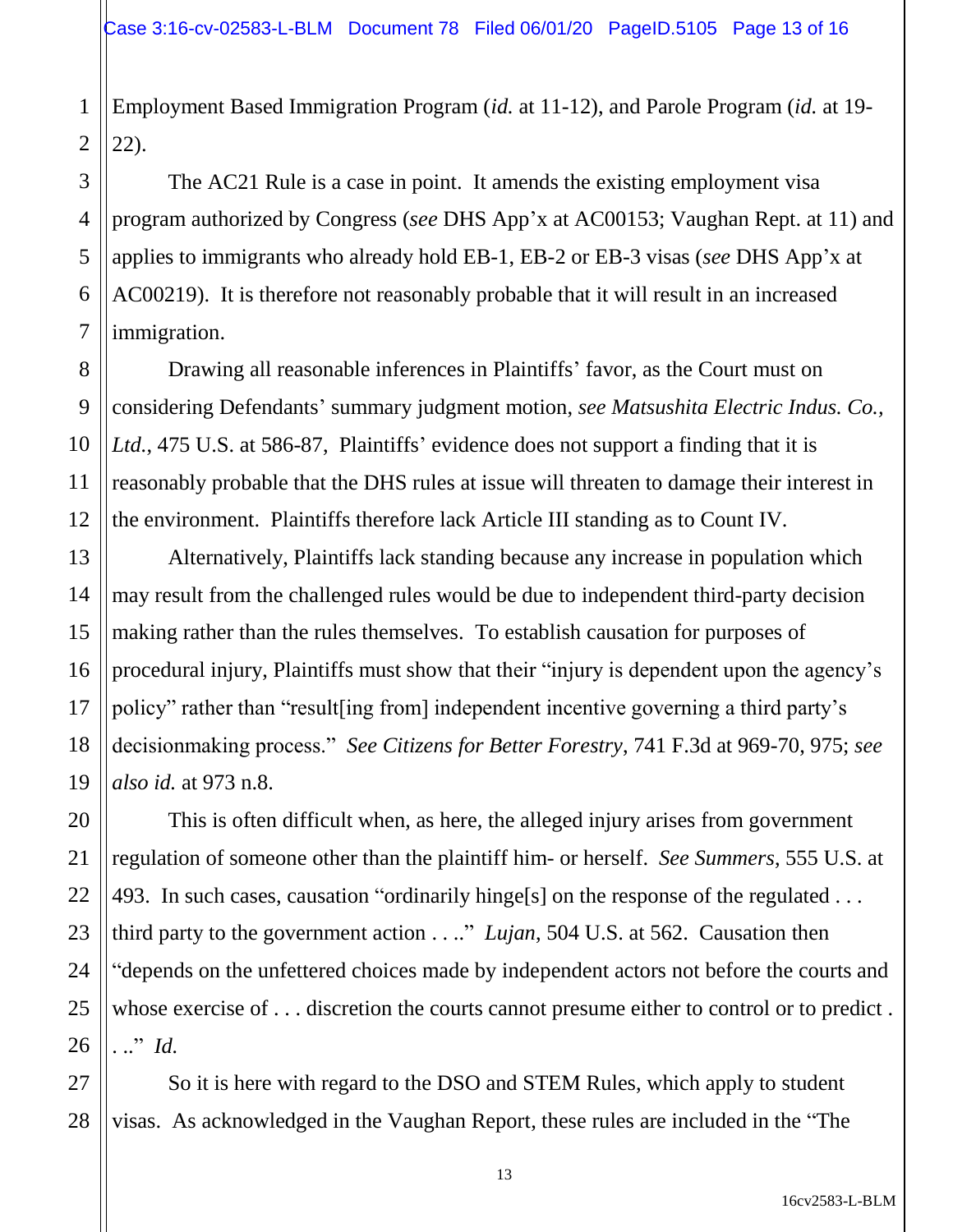1 2 3 4 5 6 7 8 9 10 11 12 13 Nonimmigrant Visa Program." (Vaughan Rept. at 14-15, 18.) Vaughan asserts that "large numbers of these nonimmigrants in fact settle permanently in the United States." (*Id.* at 15; *see also id.* at 14.) In this regard, permanent settlement depends on the independent choices of the visa holders, who are not before the Court. The visa holders individually decide whether to leave the United States after the expiration of their student visas, lawfully become permanent residents, or unlawfully overstay their visas. These decisions are made outside the DSO and STEM Rules. Furthermore, Vaughan's assertion is unsupported, as the population increase numbers provided in the report for the Nonimmigrant Visa Program do not segregate the F-1 and M-2 visas, which are the subject of the DSO and STEM Rules, from all the visas issued under the program. (*See*  Vaughan Rept. at 15 (referencing E, H-1B and L visas, but not F-1 and M-2 visas), 30-31 (Tables 1 and 2 do *not* include F-1 and M-2 visas in the "Long Term Non Immigrant Visa Category").)

The same is true with regard to the International Entrepreneur Rule. By its own terms, the rule provides entry into the United States on a *temporary* basis. (DHS App'x at IER00041; *see also* Vaughan Rept. at 20 ("The alien paroled into the country is therefore temporarily 'lawfully present.'").) Unlike with other parole programs, Vaughan does not contend that the International Entrepreneur Rule leads to permanent residency. (*See* Vaughan Rept. at 20-22.) Accordingly, as with student visas, to the extent persons admitted under the International Entrepreneur Rule remain in the United States on a longterm basis, it is the product of their independent decision making rather than the rule under challenge. The Vaughan Report provides no evidence to the contrary. (*See id.* at 30, 32 (Tables 1, 3 provide no information for the number of international entrepreneurs).)

14

15

16

17

18

19

20

21

22

23

24

25 26 27 28 Based on the foregoing, and drawing all reasonable inferences in Plaintiffs' favor, they have not established the causation element of standing with respect to the DSO, STEM and International Entrepreneur Rules. Accordingly, Plaintiffs lack Article III standing on this alternative ground as well.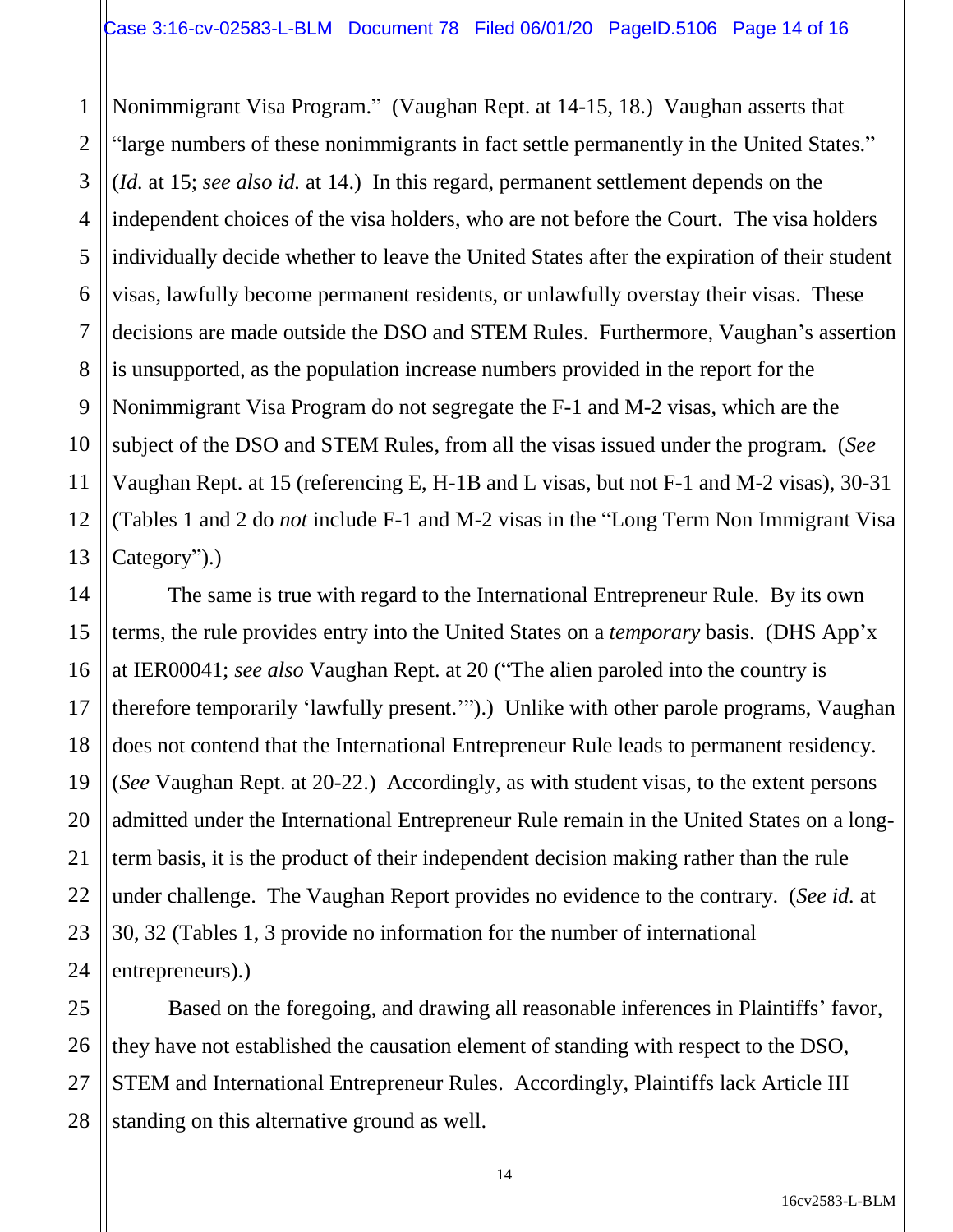1

2

3

4

5

6

7

8

9

10

11

12

13

14

15

16

17

18

19

20

21

22

23

24

25

26

27

#### **C. Count V – Challenge to the UAC Response FONSI**

Finally, Plaintiffs challenge the sufficiency of the EA prepared in support of the FONSI related to the UAC Response. DHS prepared an EA relative to the UAC Response, as well as a supplemental EA for the decision pursuant to the UAC Response to construct a housing facility near Dilley, Texas for up to 2,400 illegal border crossers. (DHS App'x at UAC00769, UAC00773 *et seq.*) In both instances, DHS issued a FONSI. Plaintiffs have not provided sufficient evidence to show it is reasonably probable that this DHS action will increase illegal crossings, as the action was taken *in response* to the illegal crossings already in progress. Plaintiffs have provided no evidence that the UAC will foster additional illegal border crossings.

Plaintiffs argue the Court should focus on the environmental effect of the "border crisis itself," rather than on the UAC Response they challenge in their complaint. (Pls.' Reply at 21.) This argument is unavailing, because Plaintiffs must tie the asserted procedural violation to a "concrete and particular" DHS action. *See Wilderness Soc.*, 622 F.3d at 1260. The declarations of individual Plaintiffs and members of Plaintiff associations describe the environmental damage caused by illegal border crossers in along the southwest border in Arizona and New Mexico (*see* doc. nos. 44-7, 44-8, 44-16, 44-17, 44-19), however, the damage is attributed to illegal crossings in general, including drug trafficking, rather than to the UAC Response in particular.

Furthermore, to the extent Plaintiffs' challenge is directed at the FONSI relative to the facility in Texas, no Plaintiffs or Plaintiff association members who filed declarations reside in Texas. (*See* doc. nos. 44-7, 44-8, 44-16, 44-17, 44-19.) To meet their burden with regard to injury in fact on a procedural injury theory, Plaintiffs must show that their "concrete interest" lies in the relevant geographic area. *See Summers*, 555 U.S. at 499 ("to establish standing plaintiffs must show that they use the area affected by the challenged activity and not an area roughly in the vicinity of a project site"). Plaintiffs have not done so.

28 / / /